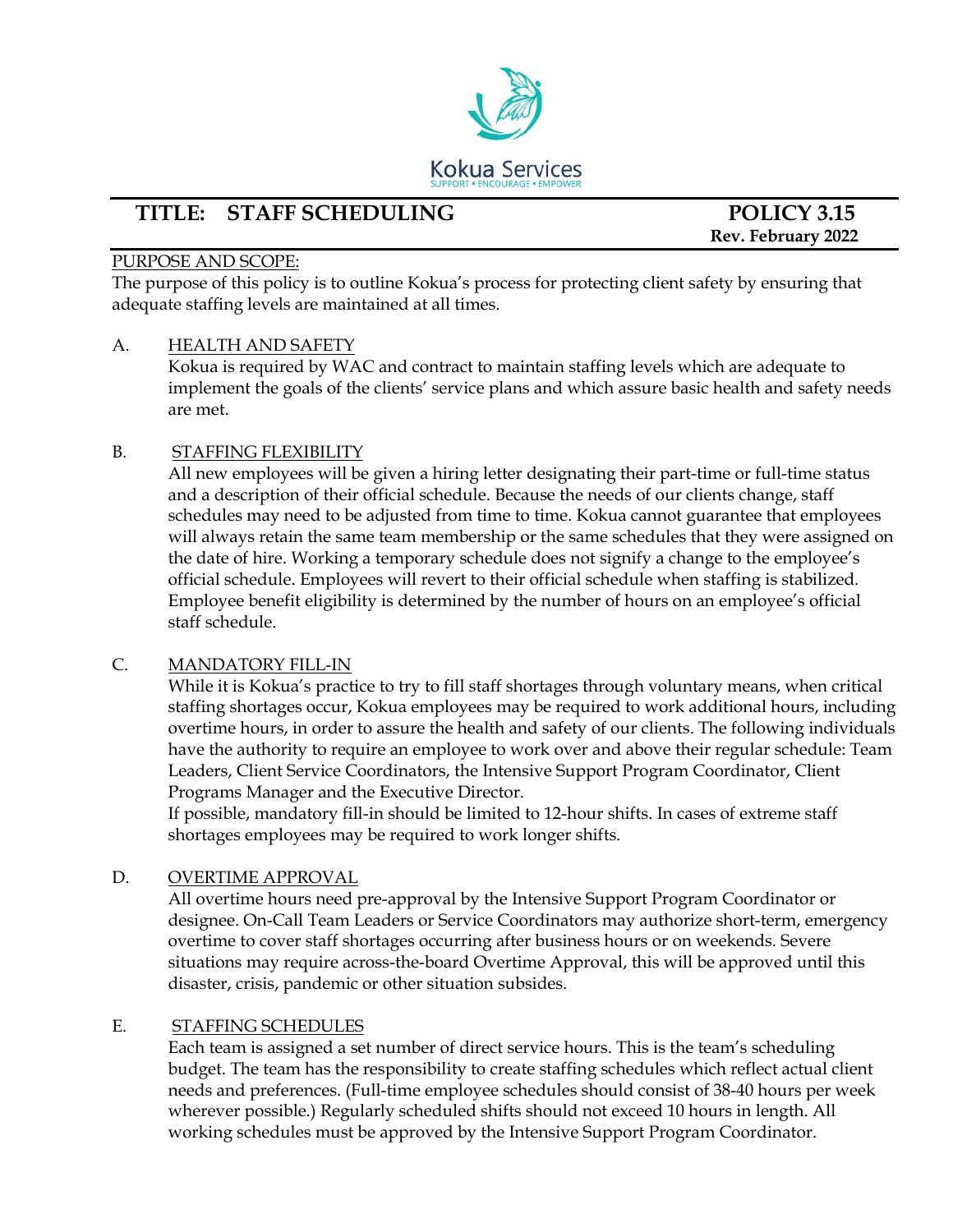If the Intensive Support Program Coordinator feels that the number of hours assigned to one of their teams is not adequate to meet client needs, a written request should be submitted to the Client Programs Manager. The request should outline the client needs involved and should recommend the number of hours required to correct the understaffing.

The Client Programs Manager may initiate a request to DDA for temporary staff add-on hours or for to review the client's assessment. In order to assure that the agency remains within budget, final approval of official staff schedules will be given in writing by the Client Programs Manager.

#### E. STAFFING SHORTAGES

When an individual is unable to work their scheduled shift due to illness or injury, a staff shortage may occur. All employees with planned time off are expected to find fill-in staff when they need to take time off from work. Employees are expected to complete a Schedule Change Request form to document that a fill-in person is assuming the scheduled shift.

An employee may face disciplinary action, even termination from employment, if the employee deliberately "no shows" a scheduled shift without arranging for a replacement to work the shift.

Routine staffing shortages are the responsibility of Scheduling Coordinator. The Scheduling Coordinator is expected to proactively recruit and train fill-in staff so that they have resources available to deal with staffing shortages. All team members are expected to share the responsibility of covering unexpected staff shortages.

Teams are also expected to keep overtime usage to a minimum where possible. Team members can use a variety of short-term strategies to assure that basic health and safety needs are covered: i.e., split open shifts into 3 or 4 hour blocks to share the burden, shift secondary staff to cover openings.

Single-client homes should have priority over cross-trained and cross-delegation of staff to cover in staffing shortages.

If a team has exhausted its available resources and is not able to provide adequate coverage, they should ask the Scheduling Coordinator for assistance.

#### F. EMPLOYEE ILLNESS OR EMERGENCIES

If an employee is ill or has a bona fide emergency (i.e., family illness, death of a family member, life threatening situation, is admitted to the hospital, etc.) it may not be possible for that individual to find coverage for their regularly scheduled shift. In these cases, employees should use the On-Call system to notify the Administrative On-Call phone, 360-790-5916, that there is an open shift. It is not acceptable to leave a message on the agency voice mail. You must pass off responsibility for your shift directly to on-call personnel.

# G. REQUEST FOR A CHANGE OF SCHEDULE

When an employee desires to change their official schedule or to work in a different location, the employee must fill out a Position Change Request form. A supply of these forms is kept in the office. The completed form should be turned in to the Scheduling Coordinator, Position Change Requests are reviewed weekly in the Scheduling Meeting.

#### H. JOB OPENINGS

Open job positions will be posted on the Kokua website and updated regularly by the Executive Director. While emails, Scomms or other forms of communication may be circulated regarding some openings, it is the responsibility of the individual employee to check the open job